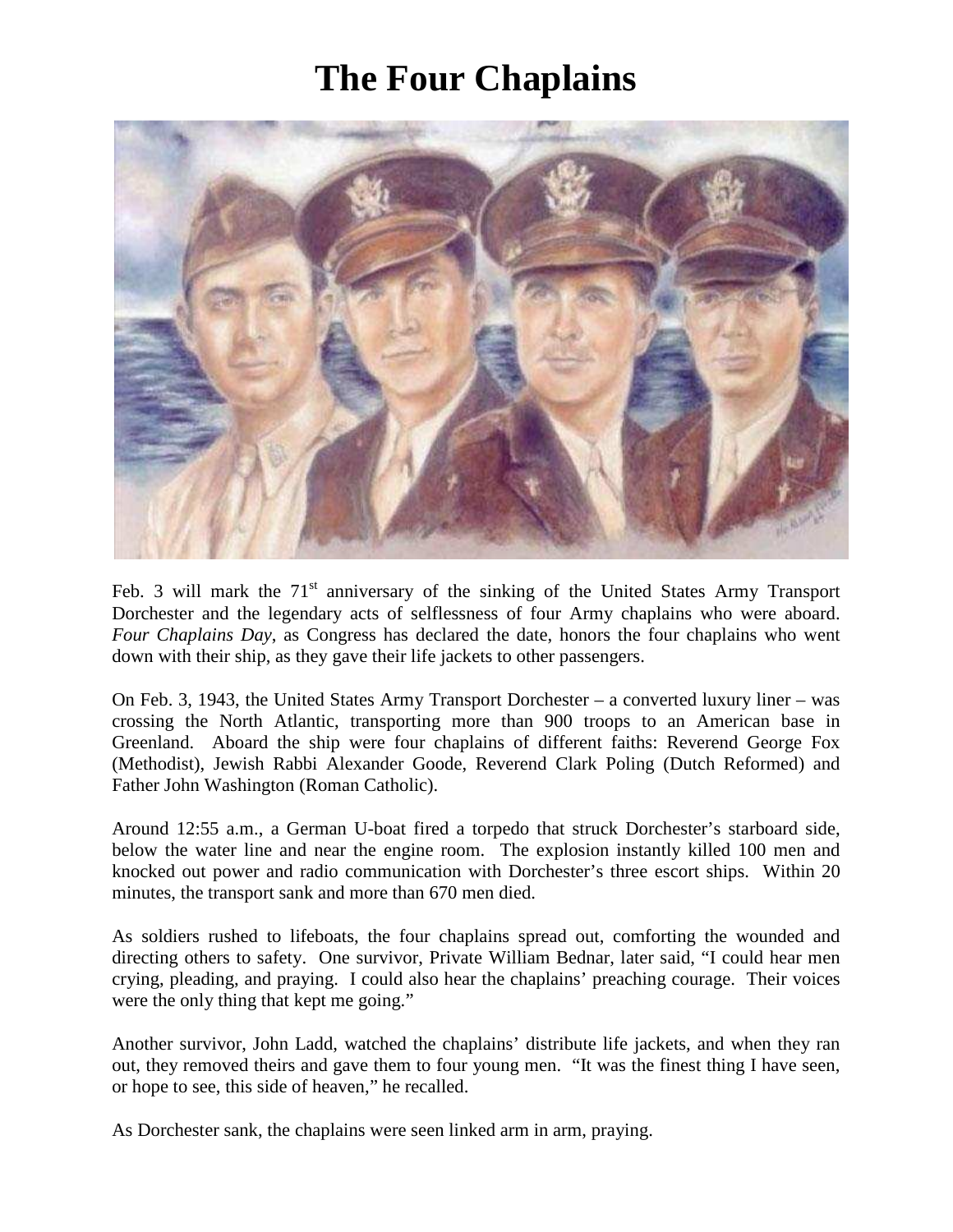In a world where differences have all too often created conflict and separated brothers, the Four Chaplains found a special kind of unity, and in that unity they found strength. Despite the differences, they became "brothers" for they had one unseen characteristic in common that overshadowed everything else. They were brothers because: **They All Four Shared the same Heavenly Father!**

Fox, Goode, Poling and Washington were posthumously awarded the Distinguished Service

Cross and the Purple Heart, and in 1948, Congress declared Feb. 3 to be Four Chaplains Day. The four chaplains were also honored with a U.S. postage stamp that year.



Because of the Medal of Honor's strict requirements of heroism under fire, Congress authorized a one-time Chaplain's Medal for Heroism on July 14, 1960. The award was presented to the chaplains' next of kin Jan. 18, 1961.



On Feb. 3, 1951, President Truman dedicated a chapel in the chaplains' honor at Grace Baptist Church in Philadelphia. When the building was sold, the chapel fell into disrepair, and the foundation overseeing the chapel moved it to the Philadelphia Naval Shipyard in 2001. The chapel was repaired in 2004 and given the name Chapel of the Four Chaplains.

*Friends of the Chapel of Four Chaplains* (The Four Chaplains) is a non-profit organization that advocates

for cultural harmony and religious tolerance. It is comprised of community leaders, friends and corporate contributors. The organization promotes annual memorial services in communities across The U.S. on or near the February anniversary of the sinking of the U.S.A.T. Dorchester to raise awareness of the four chaplains who gave not only their life jackets, but "their lives that others may live."



Stained glass windows from the U.S. Pentagon, Washington, DC.



Stained glass window from the Chapel at Fort Snelling, Minnesota



Stained glass windows from the Chapel at West Point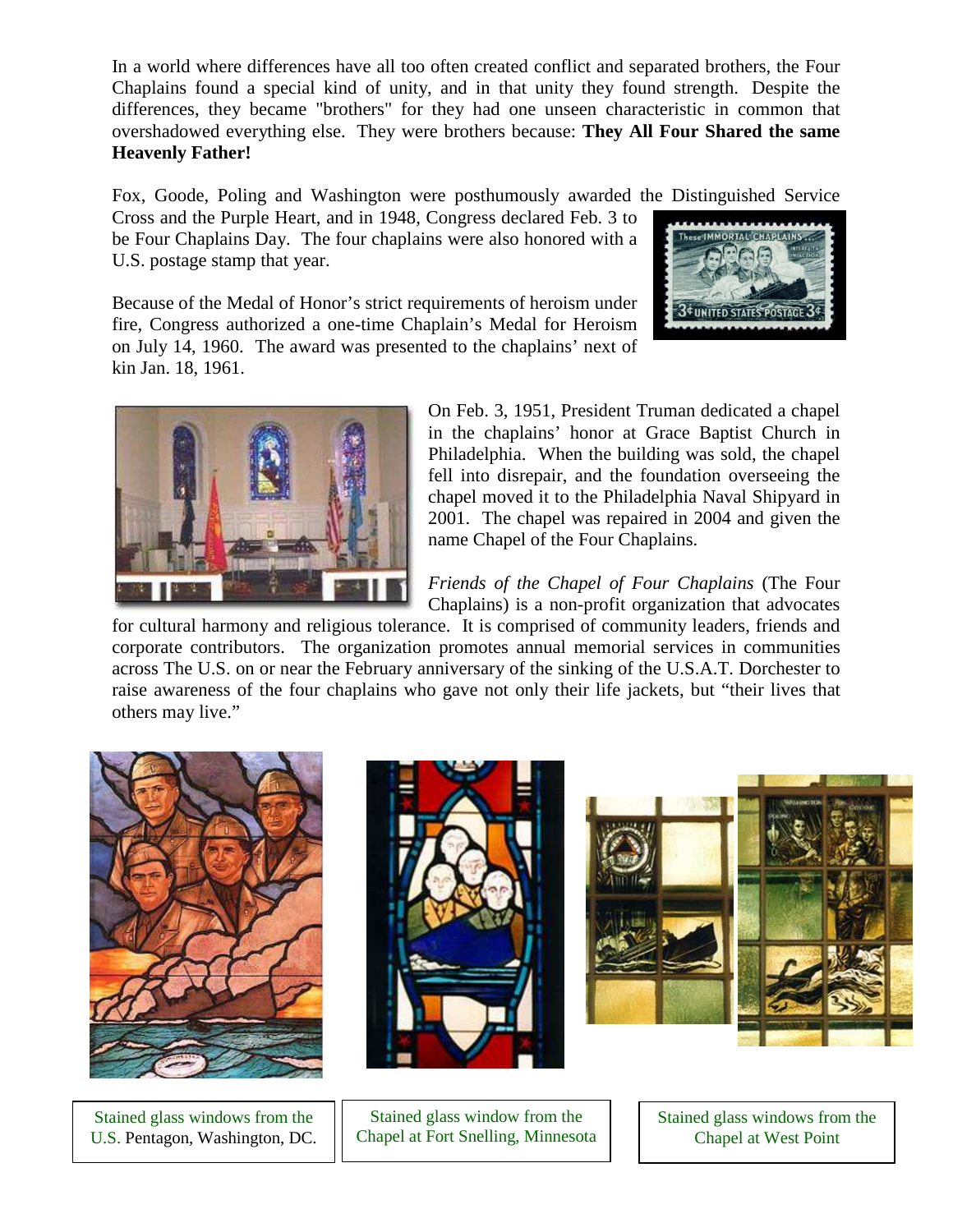

Four Chaplains Memorial, Ann Arbor, Michigan